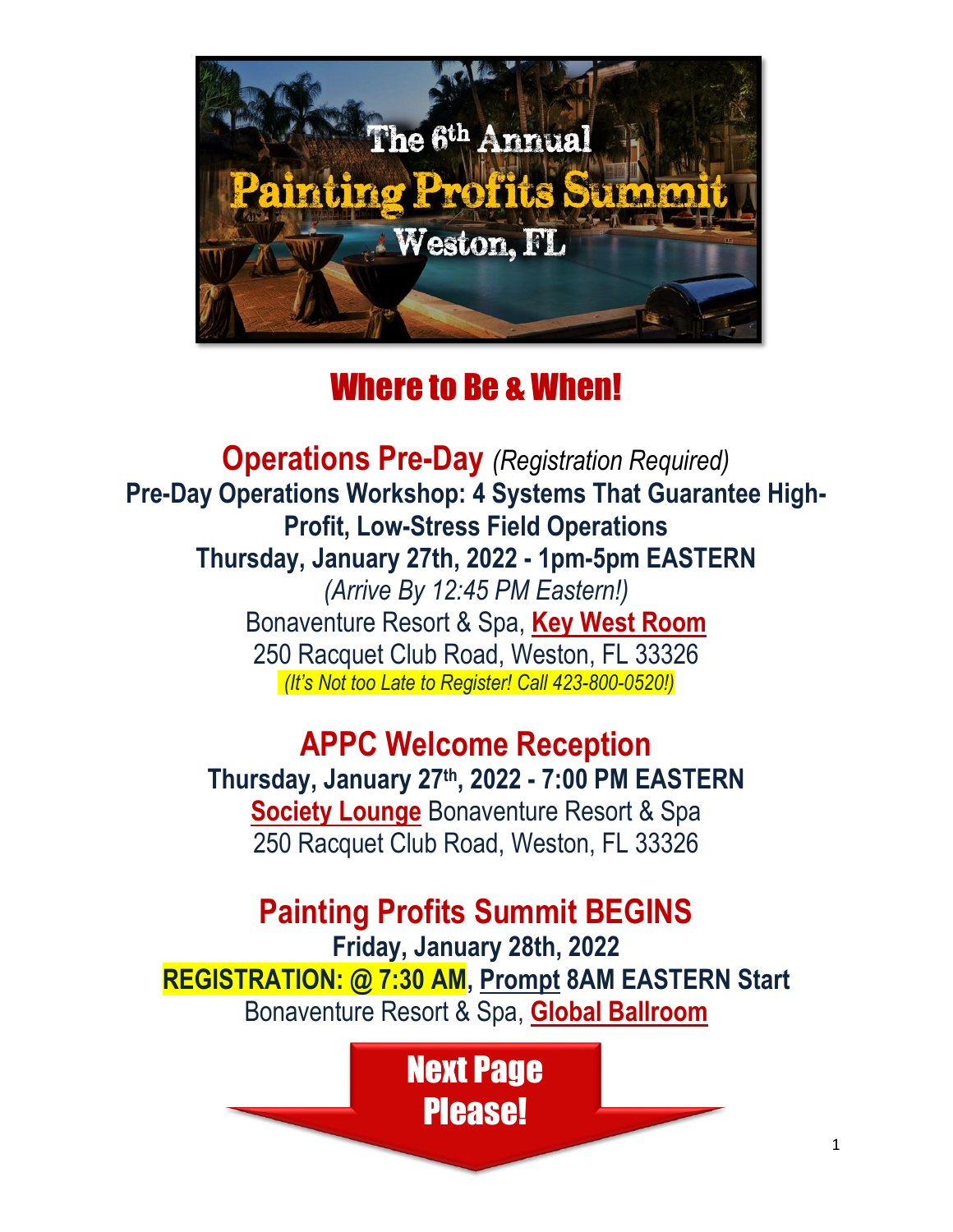# Preparing for Your Hot Seat! **Read & Complete This Worksheet**

At the 2022 Painting Profits Summit, your business will have an opportunity to be in the spotlight. With all eyes on you, your peer group will help you solve your toughest painting problems. Here's how it works:

### **Step ONE:**

### **GIVE: Reveal the Best "Secret" You Have Discovered for a Better Painting Business and Provide Helpful Examples or Templates to the Group**

Every owner has "aha" moments... Moments when you discover something that makes a big difference in your painting business. **What could it be?** A strategy, tactic, or method that really helped you a ton. It could be a resource, tool, or vender that changed the way you run your business or produced amazing results for you. **What could it pertain to?** Generating leads, closing sales, increasing profits, hiring staff, managing employees, controlling expenses, improving operations, or creating peace-of-mind. Essentially, anything that has dramatically impacted an important and meaningful aspect of your painting business.

**Question**  $#1$ **:** Write out two or three things that you have discovered that have made a monumental difference in your painting business? **Now, PICK ONE!**

 $\_$  , and the set of the set of the set of the set of the set of the set of the set of the set of the set of the set of the set of the set of the set of the set of the set of the set of the set of the set of the set of th \_\_\_\_\_\_\_\_\_\_\_\_\_\_\_\_\_\_\_\_\_\_\_\_\_\_\_\_\_\_\_\_\_\_\_\_\_\_\_\_\_\_\_\_\_\_\_\_\_\_\_\_\_\_\_\_\_\_\_\_\_\_\_\_\_\_\_\_\_\_\_\_\_\_\_\_\_\_\_\_\_\_\_\_\_ \_\_\_\_\_\_\_\_\_\_\_\_\_\_\_\_\_\_\_\_\_\_\_\_\_\_\_\_\_\_\_\_\_\_\_\_\_\_\_\_\_\_\_\_\_\_\_\_\_\_\_\_\_\_\_\_\_\_\_\_\_\_\_\_\_\_\_\_\_\_\_\_\_\_\_\_\_\_\_\_\_\_\_\_\_  $\_$  , and the set of the set of the set of the set of the set of the set of the set of the set of the set of the set of the set of the set of the set of the set of the set of the set of the set of the set of the set of th  $\_$  , and the set of the set of the set of the set of the set of the set of the set of the set of the set of the set of the set of the set of the set of the set of the set of the set of the set of the set of the set of th

Question #2: After you select the BEST ONE, how could you quickly explain it to the group and provide handouts or examples (REQUIRED) for the group to take-away and use later?

### **Step TWO:**

\_\_\_\_\_\_\_\_\_\_\_\_\_\_\_\_\_\_\_\_\_\_\_\_\_\_\_\_\_\_\_\_\_\_\_\_\_\_\_\_\_\_\_\_\_\_\_\_\_\_\_\_\_\_\_\_\_\_\_\_\_\_\_\_\_\_\_\_\_\_\_\_\_\_\_\_\_\_\_\_\_\_\_\_\_ \_\_\_\_\_\_\_\_\_\_\_\_\_\_\_\_\_\_\_\_\_\_\_\_\_\_\_\_\_\_\_\_\_\_\_\_\_\_\_\_\_\_\_\_\_\_\_\_\_\_\_\_\_\_\_\_\_\_\_\_\_\_\_\_\_\_\_\_\_\_\_\_\_\_\_\_\_\_\_\_\_\_\_\_\_

### **GET: What ONE Big, Hairy Challenge or Problem Are You Facing in Your Painting Business That You Desperately Want to Have SOLVED by the Group?**

 $\_$  , and the set of the set of the set of the set of the set of the set of the set of the set of the set of the set of the set of the set of the set of the set of the set of the set of the set of the set of the set of th  $\_$  , and the set of the set of the set of the set of the set of the set of the set of the set of the set of the set of the set of the set of the set of the set of the set of the set of the set of the set of the set of th  $\_$  , and the set of the set of the set of the set of the set of the set of the set of the set of the set of the set of the set of the set of the set of the set of the set of the set of the set of the set of the set of th \_\_\_\_\_\_\_\_\_\_\_\_\_\_\_\_\_\_\_\_\_\_\_\_\_\_\_\_\_\_\_\_\_\_\_\_\_\_\_\_\_\_\_\_\_\_\_\_\_\_\_\_\_\_\_\_\_\_\_\_\_\_\_\_\_\_\_\_\_\_\_\_\_\_\_\_\_\_\_\_\_\_\_\_\_

Question #3: Write out your ONE biggest problem and succinctly explain it.

*NOTE: Before You Begin Your Hot Seat, You Will Be Asked Four or Five Simple Questions About Sales, Crew Size, Service Mix, and Years in Business to Give the Group an Idea of Your Background, Size, and Experience.*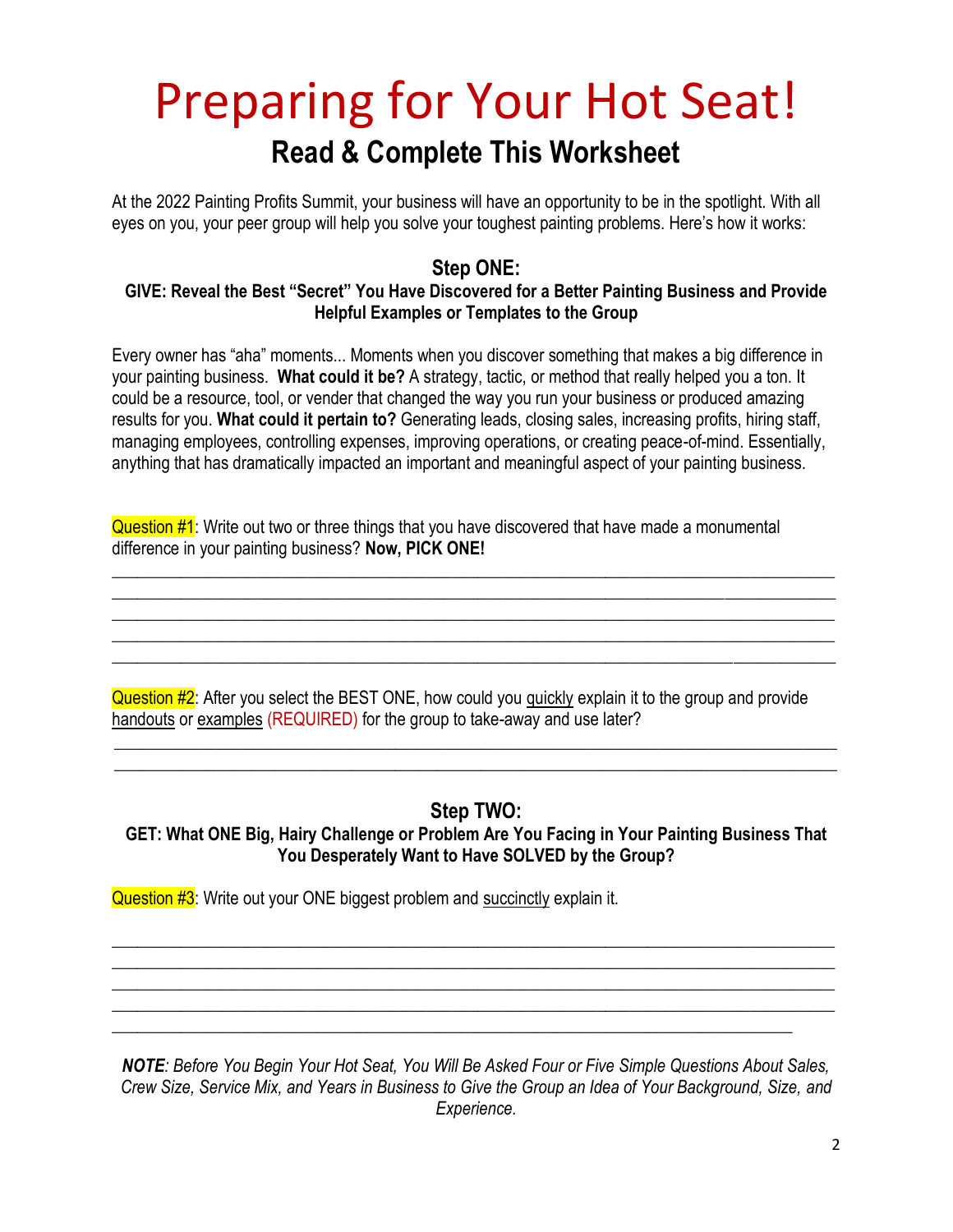# 4 Steps, Read Carefully, Complete Quickly! Agenda on Page 4-5

**Congratulations on registering for the 2022 Painting Profits Summit! To make the most of the opportunity, please take the following steps:**

### **Step #1: LIVE ATTENDEES: Reserve Your Room!**

**NOTICE**: I recommend booking your room for AT LEAST the following nights. **Thursday (1/27), Friday (1/28), and Saturday (1/29).** Why Saturday too? We may be finishing LATER in the evening on Saturday depending on the number of HOT Seat participants. To be fair to everyone, we REQUIRE all attendees participate and contribute to ALL Hot Seats on Saturday. If you cannot HELP others with their business, it is unfair to get help for yours.

### **If You Have Not Booked Your Accommodations – Please Do So ASAP!**

### **Step #2: Book Your Flight (If Necessary)**

Weston, FL is a VERY FUN city! I recommend staying a few days before or after to take in the scenery and enjoy yourself. Please book your return flight on **SUNDAY (1/30)** or LATER in the evening just in case we run long with HOT Seats on Saturday!

### **Step #3: Fill Out Your Pre-Summit Survey (APPC Members Only)**

**Warning**: If you do not do this, Jennifer will *FLOG YOU* until you do! It only takes about ten minutes to complete for APPC MEMBERS. So, fill it out NOW and avoid the thumping!

### **APPC Member Survey:**

### **<https://www.surveymonkey.com/r/PPS-2022>**

*DRESS AND ATIRE INFO:* Dress for the welcome reception is casual. **Dress for the Summit sessions is business casual** (no shorts, t-shirts, etc. – when you dress professional, you feel and think professionally.) Dress for the Academy Awards Dinner on Saturday night is cocktail attire. Blazer or suit for men, dresses or pant suit and jacket for women.

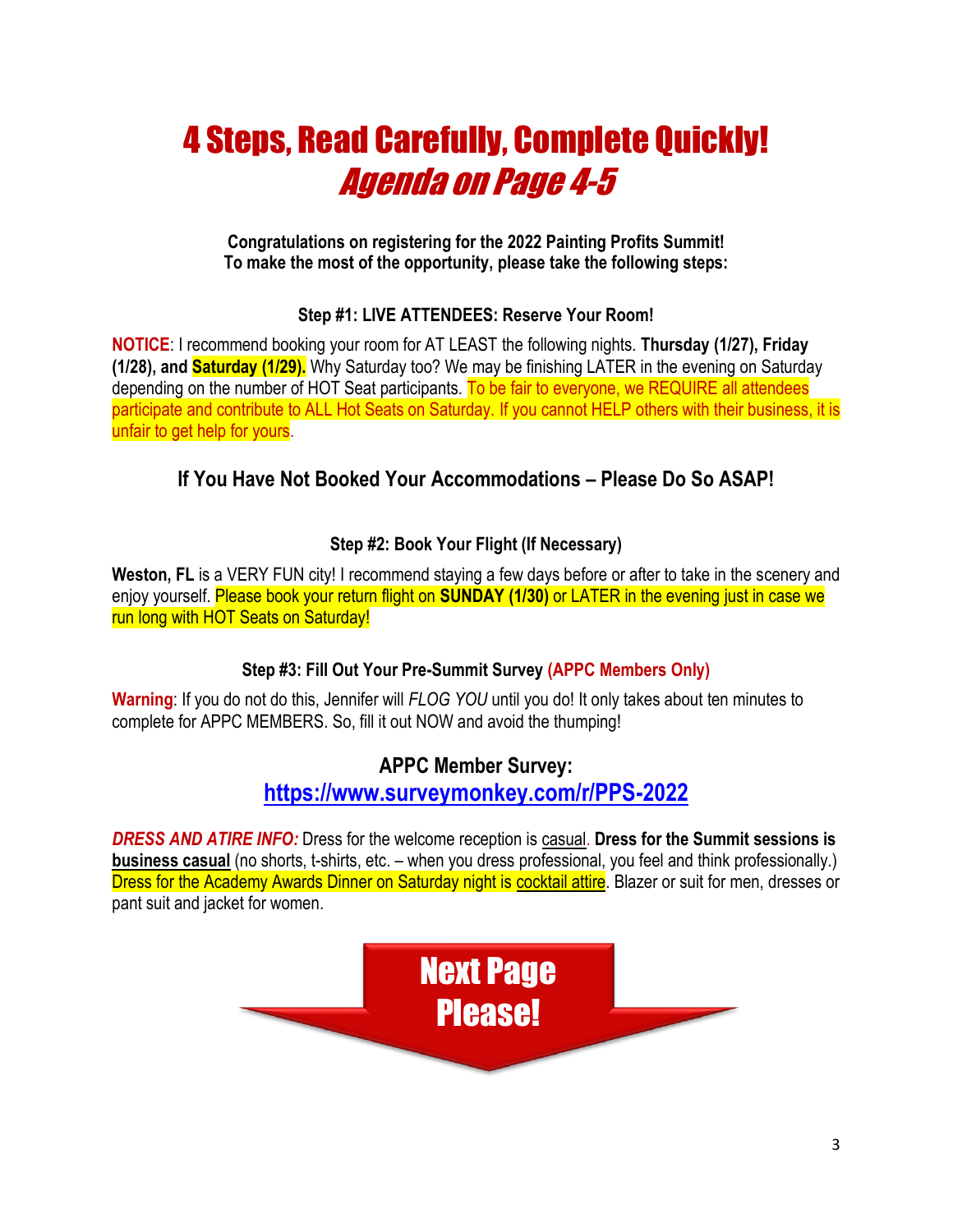### *Agenda (All Times Eastern)*

*Times and Line-Up Subject to Change*

### **PRE-DAY**

**Operations Pre-Day** *(Registration Required)*

**Pre-Day Operations Workshop: 4 Systems That Guarantee High-Profit, Low-Stress Field Operations Thursday, January 27th, 2022 - 1pm-5pm EASTERN**  *(Arrive By 12:45 PM Eastern!)* **Bonaventure Resort & Spa, Key West Room** 250 Racquet Club Road, Weston, FL 33326 *(It's Not too Late to Register! Call 423-800-0520!)*

**APPC Welcome Reception** *Platinum Sponsor, PPG* **Thursday, January 27 th, 2022 - 7:00 PM EASTERN Society Lounge Bonaventure Resort & Spa 250 Racquet Club Road, Weston, FL 33326**

### **DAY ONE**

**Painting Profits Summit BEGINS Friday, January 28th, 2022 REGISTRATION: @ 7:30 AM, Prompt 8AM EASTERN Start Bonaventure Resort & Spa, Weston FL, Global Ballroom ED** "Late Shaming" May Ensue for Tardy Attendees

**8:00 AM – 8:30 AM, Brandon Lewis: APPC** *Key-Note: Advise for Painters Who Have Lost Their Passion*

**8:30 AM - 9:45 AM, Trent Huskey: Huskey's Paint** *"Understanding & Utilizing Production Rates"*

**9:45 AM - 10:05 AM, BREAK with Exhibitors**

**10:05 AM – 10:45 AM, Dan Woodford: Two Brothers Painting** *"Our Power for Powerful Change: Making Your World a Better Place"*

**10:45 AM- 11:30 AM, Royce Parmer: Parmer and Sons Painting** *"Protecting Your Gross Profits On Every Job"*

**11:30 - 11:40 AM, Brandon Lewis** *Hot Seat & Lunch Instructions* 

**11:40AM – 11:55 AM, Bookkeeping for Painters**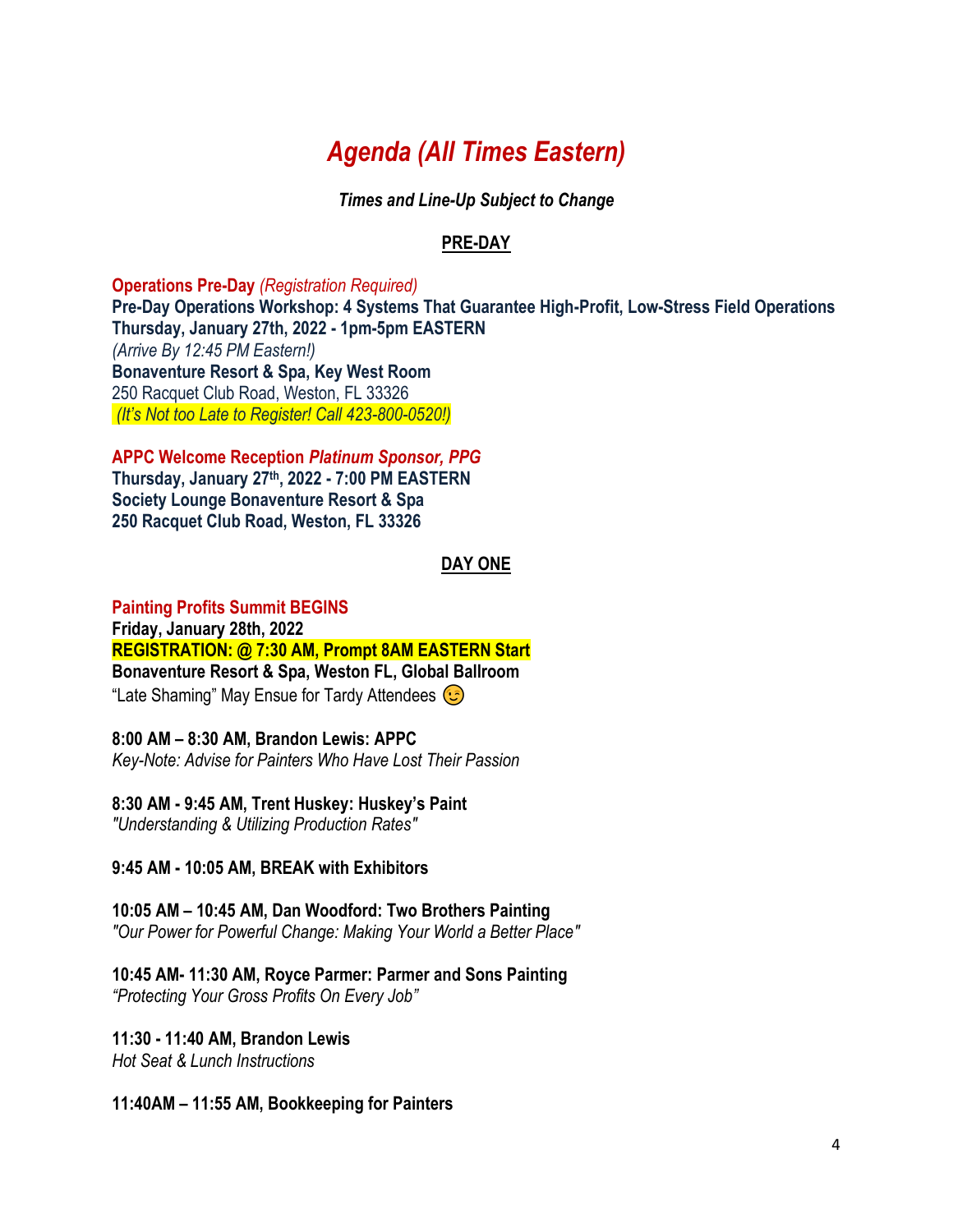#### **12:00 PM - 1:00 PM, LUNCH Gold Sponsor: Bookkeeping for Painters**

### **1:00 PM - 5:00 PM, Peer-Driven HOT SEATS**

*Using the Group Mastermind to Overcome Obstacles and Seize Opportunities*

**5:00 PM - 5:15 PM, Brandon Lewis: APPC** *Announcements*

**7:00 PM - 9:30 PM, Academy Awards Dinner (See Dress On Page One)**

#### **DAY TWO – Saturday, February 29th, 2022 (We'll Start Promptly at 8AM)**

**8:00 AM – 8:40 AM, Jeremy Barton: Barcos Painting** *"Using Automation to Reduce Overhead"*

**8:40 AM - 9:20 AM, Mario Meza: Fine Paint**

*"How I saved \$230,000 in One Year"*

**9:20 AM – 9:35, Break with Exhibitors**

**9:35 AM – 10:35 AM, Various Owners** *\$1.5 Million Dollar Panel*

### **10:35 AM – 11:20 AM, Ray & Tonya Orist: R&J Painting**

*"Increasing Personal Income in the Labor Shortage"*

**11:20 AM – 12:10 PM, Brandon Lewis- APPC**

*Moving Forward in Your Painting Business with Greater Confidence*

**12:15 PM - 1:15 PM, LUNCH Gold Sponsor, Wooster Brush**

**1:30 PM - 5:00 PM, Hot Seats**

**5:00 PM - 5:15 PM, Closing Session**

*Please Plan a Later Departure Time So You Can Help All Attendees During Their Hot Seat Session: All Owners Must Stay and Give Feedback for All HOT SEAT Sessions In Order to Be Able to Present Their Challenges and Discoveries*